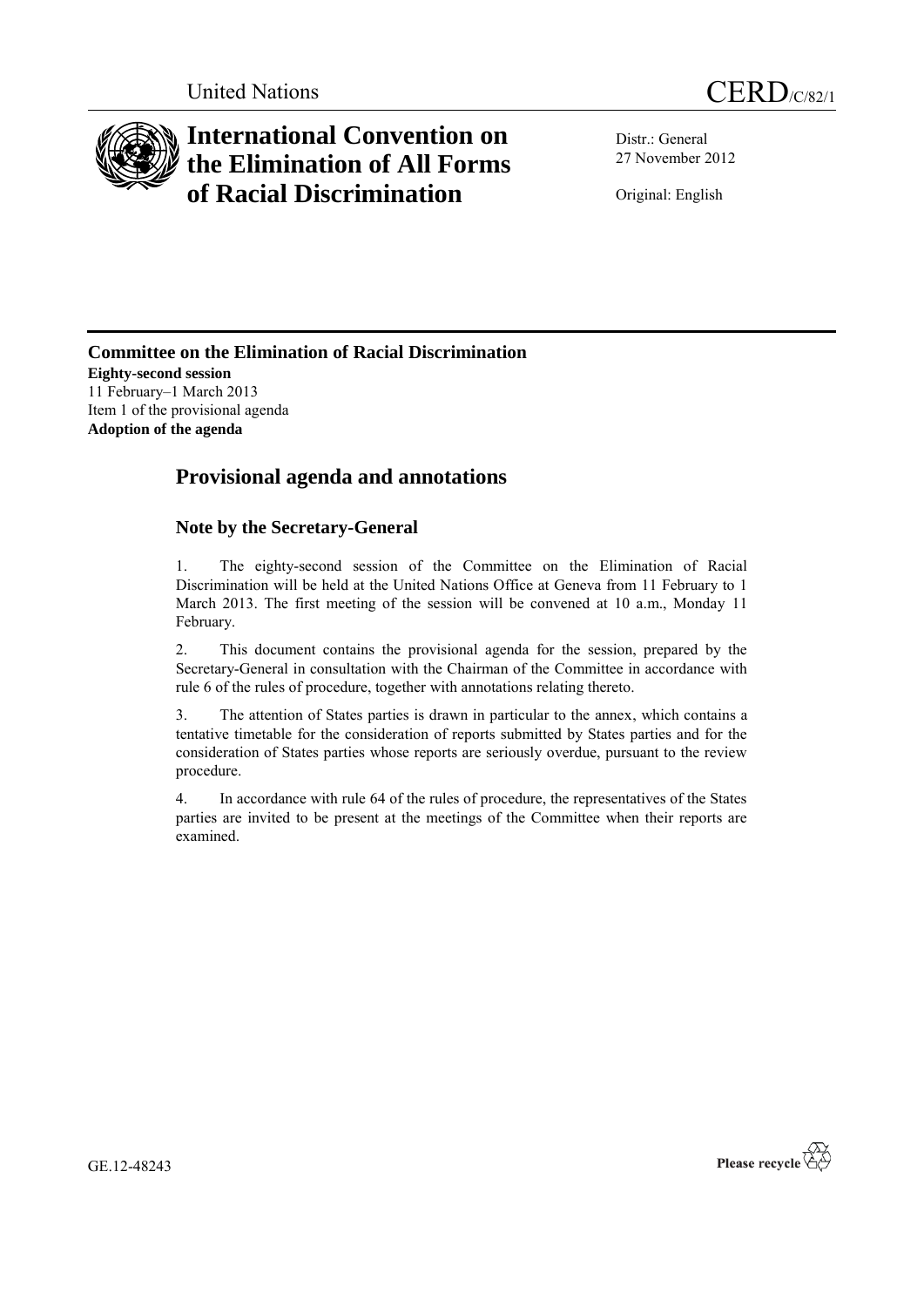### **Provisional agenda**

- 1. Adoption of the agenda.
- 2. Organizational and other matters.
- 3. Prevention of racial discrimination, including early warning measures and urgent action procedures.
- 4. Consideration of reports, comments and information submitted by States parties under article 9 of the Convention.
- 5. Submission of reports by States parties under article 9, paragraph 1, of the Convention.
- 6. Consideration of communications under article 14 of the Convention.
- 7. Follow-up procedure.
- 8. Follow-up to the World Conference against Racism, Racial Discrimination, Xenophobia and Related Intolerance and the Durban Review Conference.
- 9. Universal periodic review procedure of the Human Rights Council.
- 10. Report of the Committee to the General Assembly at its sixty-eighth session.

### **Annotations to the provisional agenda**

#### **1. Adoption of the agenda**

Under rule 8 of the rules of procedure, the first item on the provisional agenda of any session shall be the adoption of the agenda, except for sessions in which officers are elected under rule 15. In accordance with rule 9, the Committee may revise the agenda during a session and may, as appropriate, add, defer or delete items.

#### **2. Organizational and other matters**

Under this item, the Committee will consider its programme of work for the eighty-second session. It will also hold an informal meeting with States parties. Furthermore, it will continue reviewing its working methods.

#### **3. Prevention of racial discrimination, including early warning measures and urgent action procedures**

The Committee decided at its forty-fifth session to establish this item as one of its regular and principal agenda items. Within the framework of its efforts to prevent racial discrimination, the Committee may decide to take early warning measures aimed at preventing existing problems from escalating into conflicts or it may decide to initiate urgent action procedures aimed at responding to problems requiring immediate attention to prevent or limit the scale or number of serious violations of the Convention.

#### **4. Consideration of reports, comments and information submitted by States parties under article 9 of the Convention**

At its eighty-second session, the Committee will consider periodic reports received from the following States parties: Algeria, Dominican Republic, Kyrgyzstan, Mauritius, New Zealand, Russian Federation and Slovakia.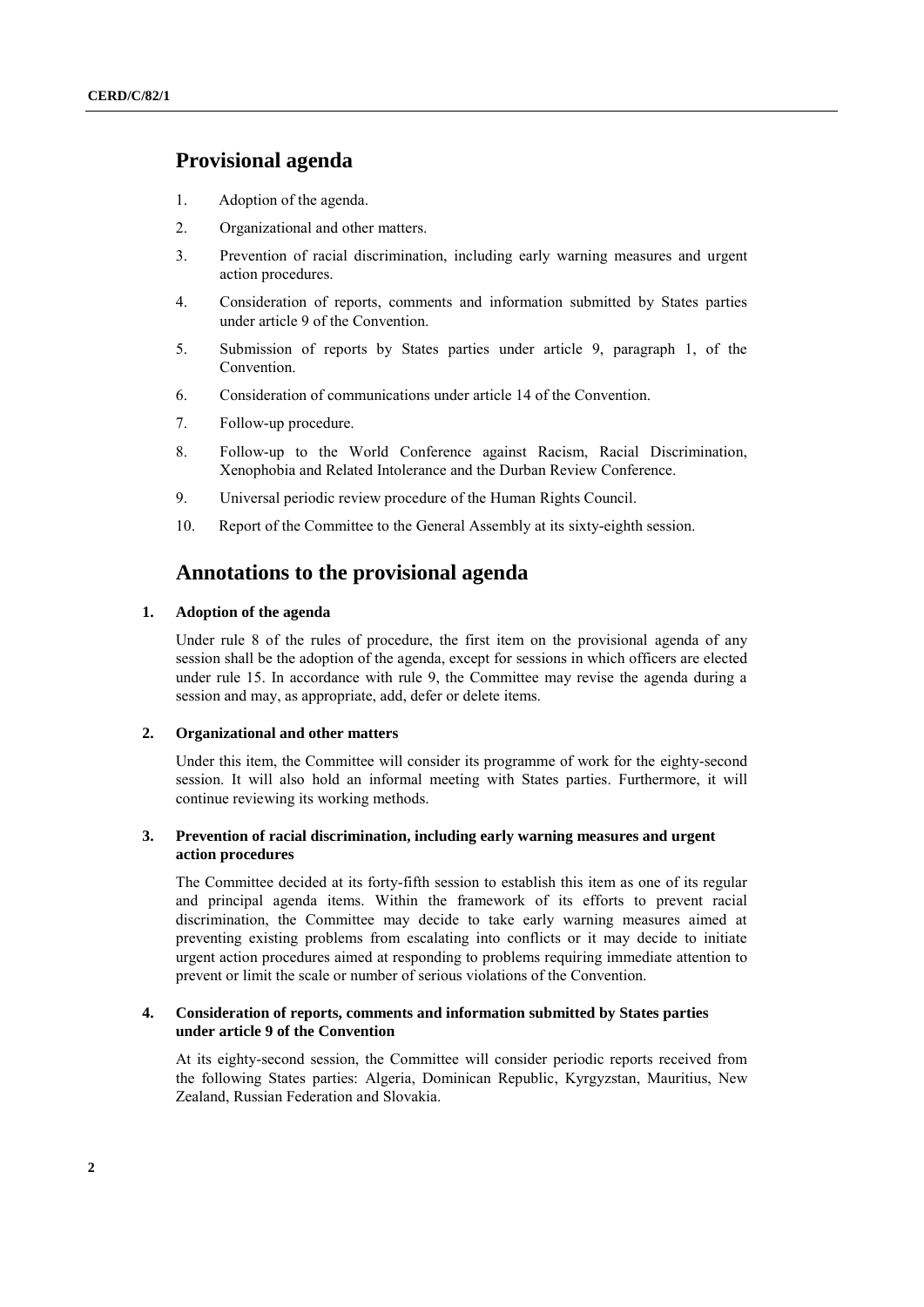In pursuance of established practice and in conformity with rule 64 of the rules of procedure, the Secretary-General has informed the States parties concerned of the tentative dates on which their reports are scheduled for consideration by the Committee. A schedule for the consideration of reports submitted is set forth in the timetable annexed hereto.

#### **5. Submission of reports by States parties under article 9, paragraph 1, of the Convention**

At its eighty-second session, the Committee will have before it a note by the Secretary-General concerning the status of submission of reports by States parties in accordance with article 9 of the Convention (CERD/C/82/2). Part A of that document lists the reports received from States parties and pending consideration by the Committee; part B contains information relating to overdue reports.

#### **6. Consideration of communications under article 14 of the Convention**

In accordance with the provisions of chapter XVIII of its rules of procedure, the Committee will consider under this item communications which are submitted to it under article 14 of the Convention.

In accordance with rule 88 of the rules of procedure, the meetings of the Committee during which communications under article 14 of the Convention are examined shall be closed.

#### **7. Follow-up procedure**

In accordance with the provisions of article 65 of its rules of procedure, the Committee will consider under this item follow-up information submitted by States parties in relation to the observations and recommendations of the Committee.

#### **8. Follow-up to the World Conference against Racism, Racial Discrimination, Xenophobia and Related Intolerance and the Durban Review Conference**

Under this item, the Committee will discuss follow-up activities to the Durban Declaration and Programme of Action adopted at the World Conference against Racism, Racial Discrimination, Xenophobia and Related Intolerance, and to the Durban Review Conference.

#### **9. Universal periodic review procedure of the Human Rights Council**

In accordance with a decision taken at its seventy-third session, the Committee will consider under this item matters relating to the universal periodic review of the Human Rights Council.

#### **10. Report of the Committee to the General Assembly at its sixty-eighth session.**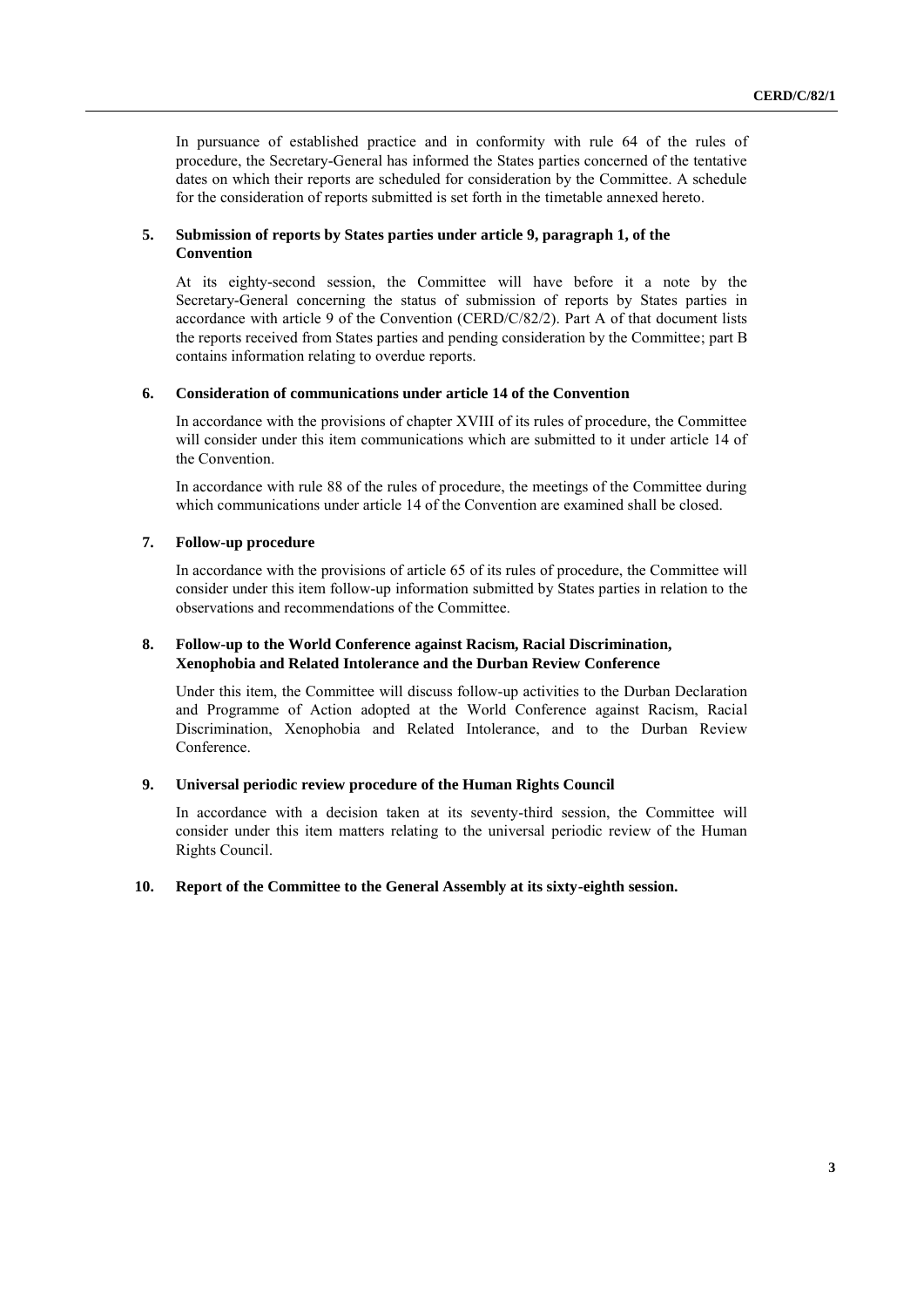### **Annex**

### **Tentative timetable for consideration of reports, comments and further information submitted by States parties and for consideration of States parties whose reports are seriously overdue pursuant to the review procedure**

The following timetable has been drawn up by the Secretary-General, in consultation with the Chairman, taking into account the relevant decisions taken by the Committee at its eighty-first session.

| Day              | Meeting No. and<br>time | Meeting                                         |
|------------------|-------------------------|-------------------------------------------------|
| Tuesday          | 2207th                  | Dominican Republic                              |
| 12 February 2013 | 3 p.m.                  | (CERD/C/DOM/13-14)                              |
| Wednesday        | 2208th                  | Dominican Republic                              |
| 13 February 2013 | 10 a.m.                 | continued                                       |
|                  | 2209th<br>3 p.m.        | Algeria<br>$(CERD/C/DZA/15-19)$                 |
| Thursday         | 2210th                  | Algeria                                         |
| 14 February 2013 | $10$ a.m.               | continued                                       |
|                  | 2211th<br>3 p.m.        | <b>Russian Federation</b><br>(CERD/C/RUS/20-22) |
| Friday           | 2212th                  | <b>Russian Federation</b>                       |
| 15 February 2013 | $10$ a.m.               | continued                                       |
| Monday           | 2215th                  | Kyrgyzstan                                      |
| 18 February 2013 | 3 p.m.                  | $(CERD/C/KGZ/5-7)$                              |
| Tuesday          | 2216th                  | Kyrgyzstan                                      |
| 19 February 2013 | 10 a.m.                 | continued                                       |
|                  | 2217th<br>3 p.m.        | Mauritius<br>(CERD/C/MUS/15-19)                 |
| Wednesday        | 2218th                  | Mauritius                                       |
| 20 February 2013 | 10 a.m.                 | continued                                       |
|                  | 2219th<br>3 p.m.        | Slovakia<br>$(CERD/C/SVK/9-10)$                 |
| Thursday         | 2220th                  | Slovakia                                        |
| 21 February 2013 | $10$ a.m.               | continued                                       |